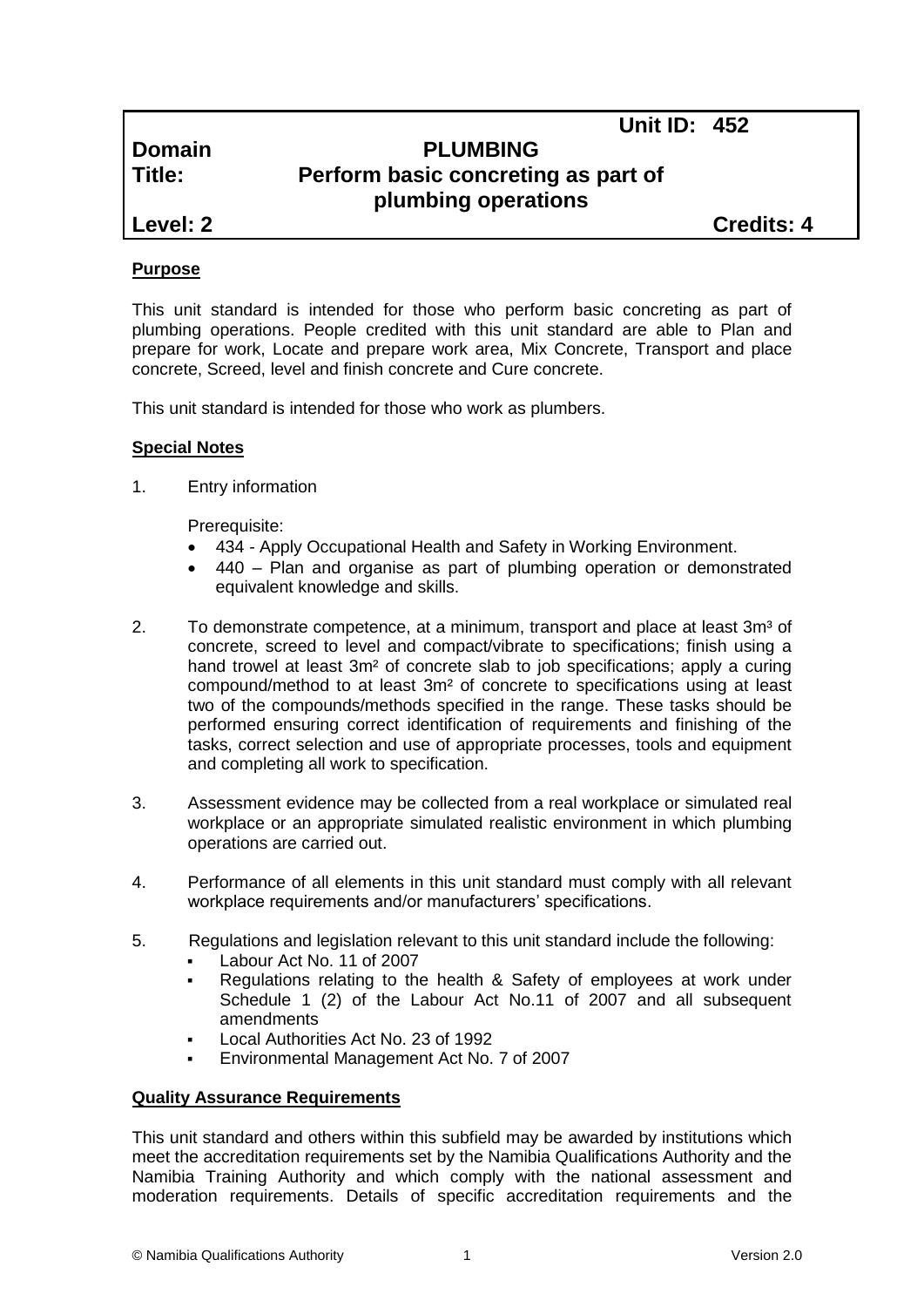national assessment arrangements are available from the Namibia Qualifications Authority and the Namibia Training Authority on [www.nta.com.na.](http://www.nta.com.na/)

# **Elements and Performance Criteria**

# **Element 1: Plan and prepare for work**

# **Range**

Planning and preparation is to include but is not limited to worksite inspection, equipment defect identification, assessment of conditions and hazards and determination of work requirements.

Tools and equipment may include but are not limited to measuring tapes/rules, shovels, wheel barrows, brooms, screed boards, chutes, trowels, wooden floats, steel trowels, rakes, bull floats, hoses, sprinklers, edging tools and v-jointers.

Materials may include but are not limited to concrete, water, curing compounds, water and plastic sheet.

### **Performance Criteria**

- 1.1 Work instructions, including plans, specifications, quality requirements and operational details are obtained, confirmed and applied in line with workplace procedures.
- 1.2 Safety requirements are followed in accordance with safety plans and policies.
- 1.3 Sign and barricade requirements are identified and implemented in line with workplace procedures.
- 1.4 Plant, tools and equipment selected to carry out tasks that are consistent with the requirements of the job, checked for serviceability and any faults are rectified or reported prior to commencement.
- 1.5 Material quantity requirements are calculated in accordance with plans and/or specifications.
- 1.6 Materials appropriate to the work application are identified, obtained, prepared, safely handled and located ready for use in line with workplace procedures.
- 1.7 Environmental protection requirements for the project are identified and applied in line with environmental plans and regulatory obligations.

#### **Element 2: Locate and prepare work area**

#### **Performance Criteria**

- 2.1 Location of concrete placement is determined from plans and specifications.
- 2.2 Location for placement is checked to ensure that it is free of debris and waste.
- 2.3 Safe working area is maintained around pour location using barriers and signage consistent with safety regulations.
- 2.4 Plant, tools and equipment is located to suit planned placement.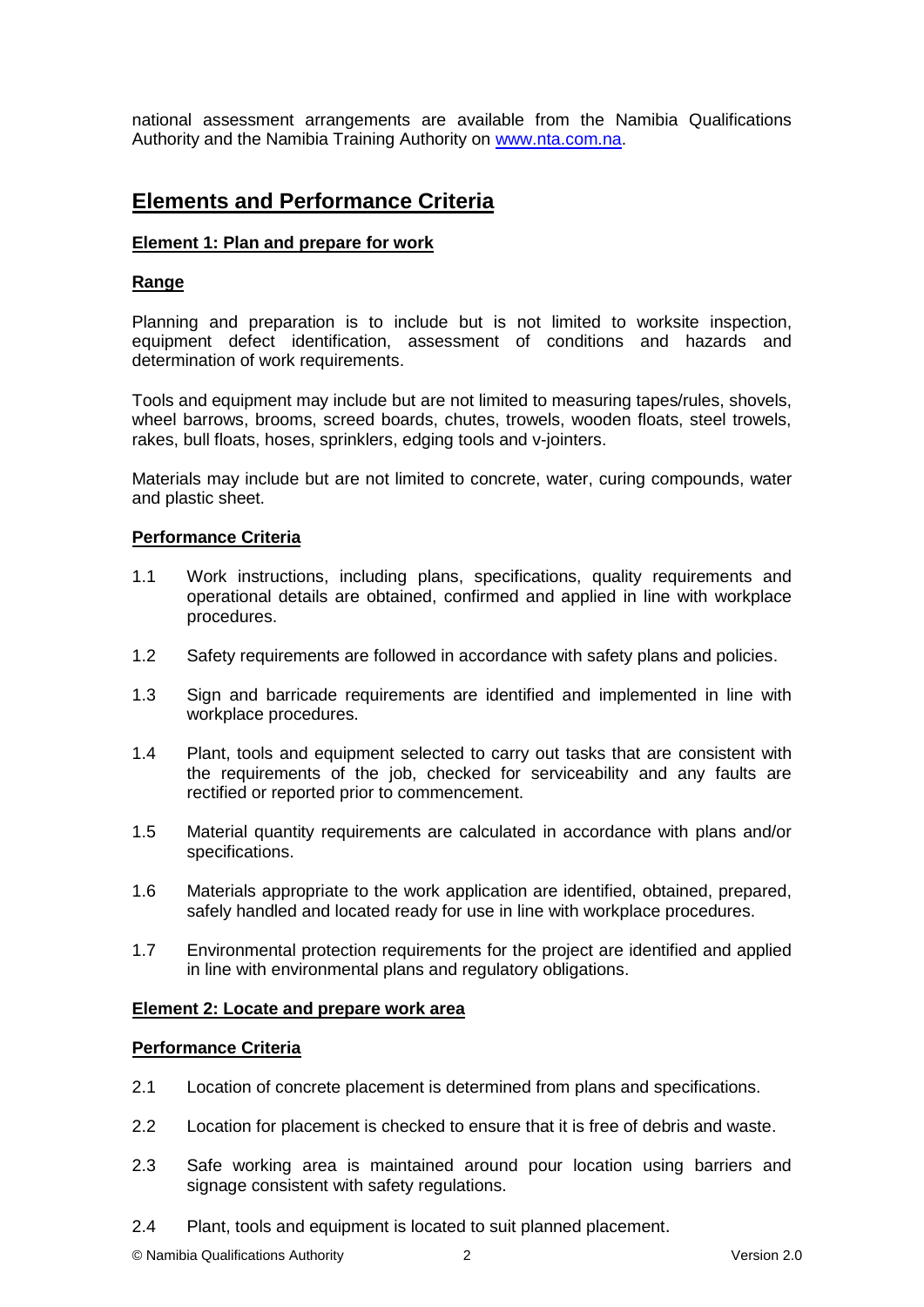# **Element 3: Mix Concrete**

# **Performance Criteria**

- 3.1 Materials required for concrete are identified according to job specifications.
- 3.2 Materials are batched according to job specifications.
- 3.3 Materials are mixed by hand or machine according to job specifications.

# **Element 4: Transport and place concrete**

# **Performance Criteria**

- 4.1 Levels are checked by using straight edge in conjunction/combination with spirit level.
- 4.2 Concrete is transported to pour location by wheelbarrow.
- 4.3 Concrete is placed in horizontal layers into location to levels as indicated by markers, level pegs or lines.
- 4.4 Height of vertical drop of concrete is minimised to avoid segregation of concrete.
- 4.5 Poured concrete is vibrated and merged during process using hand compaction.

# **Element 5: Screed, level and finish concrete**

# **Range**

Finishing techniques for concrete are to include but are not limited to steel trowel, straight edge, and mechanical troweling machine, broom finished, wood float, and brushed.

Evidence of two techniques for finishing concrete is required for assessment purposes.

# **Performance Criteria**

- 5.1 Concrete is hand screeded to correct levels and grades.
- 5.2 Float and trowel are applied after initial screeding to assist in maintaining a level surface and remove screeding inaccuracies.
- 5.3 Control joints are installed, edges finished and concrete trowelled to specifications.
- 5.4 Final trowel/finish is applied to concrete surface to specifications.

# **Element 6: Cure concrete**

#### **Range**